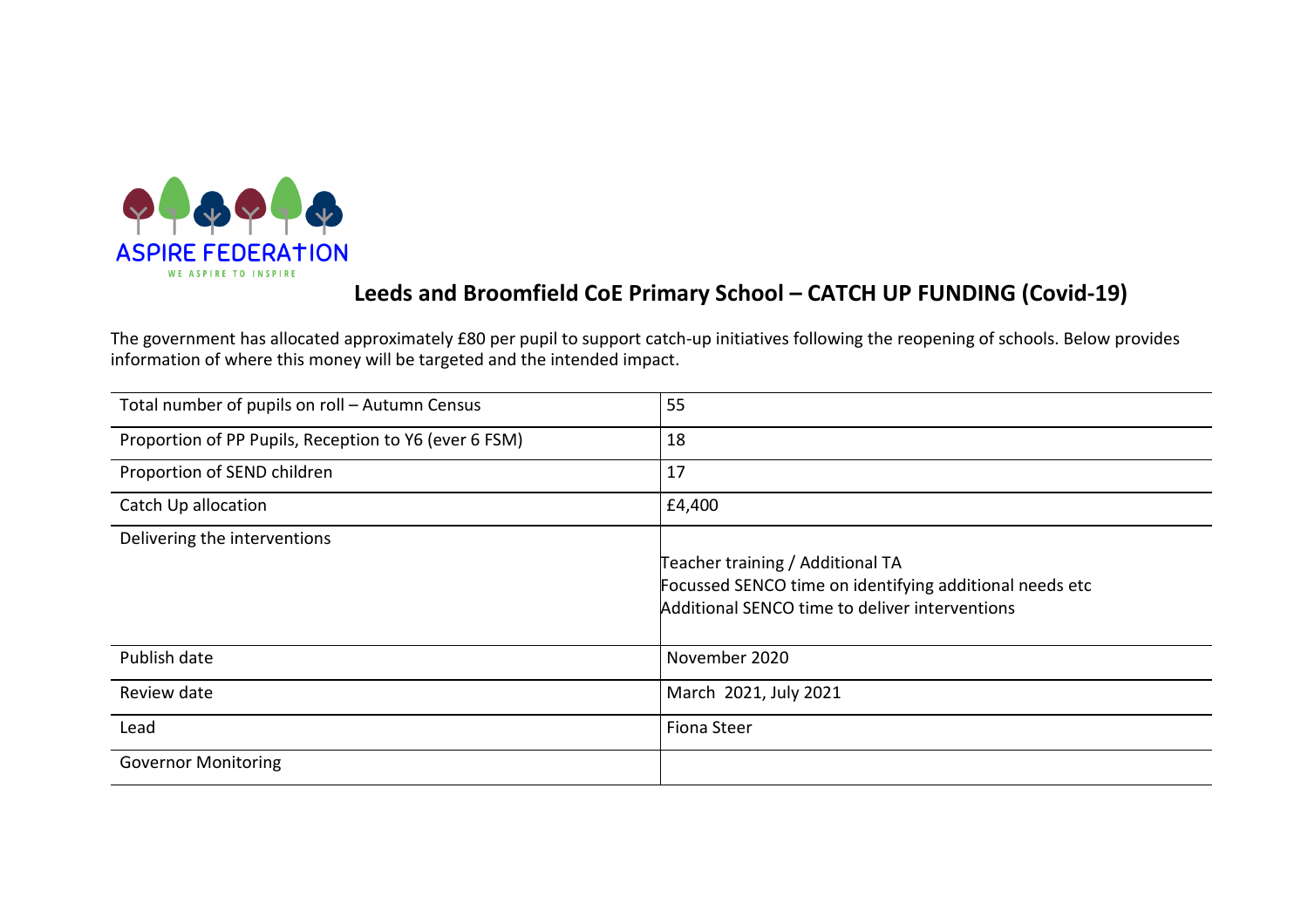#### PRIORITY AREAS FOR CATCH UP FUNDING

### Priority 1

Basic skills in maths – counting / place value / four operations / multiplication for Y2 / Y4 / Y6

## **Priority 2**

To ensure all targets are met for end of year outcomes in key stage 2 - impacts on progress in writing.

### **Priority 3**

 **T**o ensure learning journals / tapestry are used to record high quality observations and carefully plan next steps to move towards the ELG, ensuring end of year targets are met

## Catch-Up Funding Initiatives

| <b>Precise Action</b>                                                                                                                          | Who                                                              | <b>Expected Improvement</b>                                                                                                           | Success Criteria (evidence)                                                                                                                                                                                                 |
|------------------------------------------------------------------------------------------------------------------------------------------------|------------------------------------------------------------------|---------------------------------------------------------------------------------------------------------------------------------------|-----------------------------------------------------------------------------------------------------------------------------------------------------------------------------------------------------------------------------|
| 1.1<br>From assessments target pupils from Y2 / Y4 / Y6 who<br>need basic skills - set up an intervention group.                               | Delivered by<br>class teachers<br>and TAs and<br>monitored by FS | All pupils make at least expected<br>progress from baseline in September                                                              | Y4 pupils to pass times table assessment in 2021<br>Y6 pupils work through problems logically drawing on<br>their basic skills - maths books.<br>Y2 Pupils complete end of year 2 assessment reaching<br>expected standard. |
| $^{-1.2}$                                                                                                                                      | Delivered by<br>class teachers<br>and TAs and<br>monitored by FS | Children make rapid progress in                                                                                                       | 75%+ of year 2 children will reach expected                                                                                                                                                                                 |
| Set up Y2 basic skills - focusing on counting and place<br>value.<br>Set up Y4 times table intervention<br>Set up Y6 basic skills intervention |                                                                  | learning and retaining basic skills<br>Y2 counting / place value<br>Y4 - time tables<br>$Y6 - All$<br>knowledge and are able to apply | 75% of year 4 will pass times table assessment<br>75%+ children will reach at expected KS2 SATs                                                                                                                             |
| $-1.3$                                                                                                                                         | Delivered by                                                     | Effectively<br>Targeted children in years 2 and 4 / 6                                                                                 | All targeted Y4 children pass times table assessment                                                                                                                                                                        |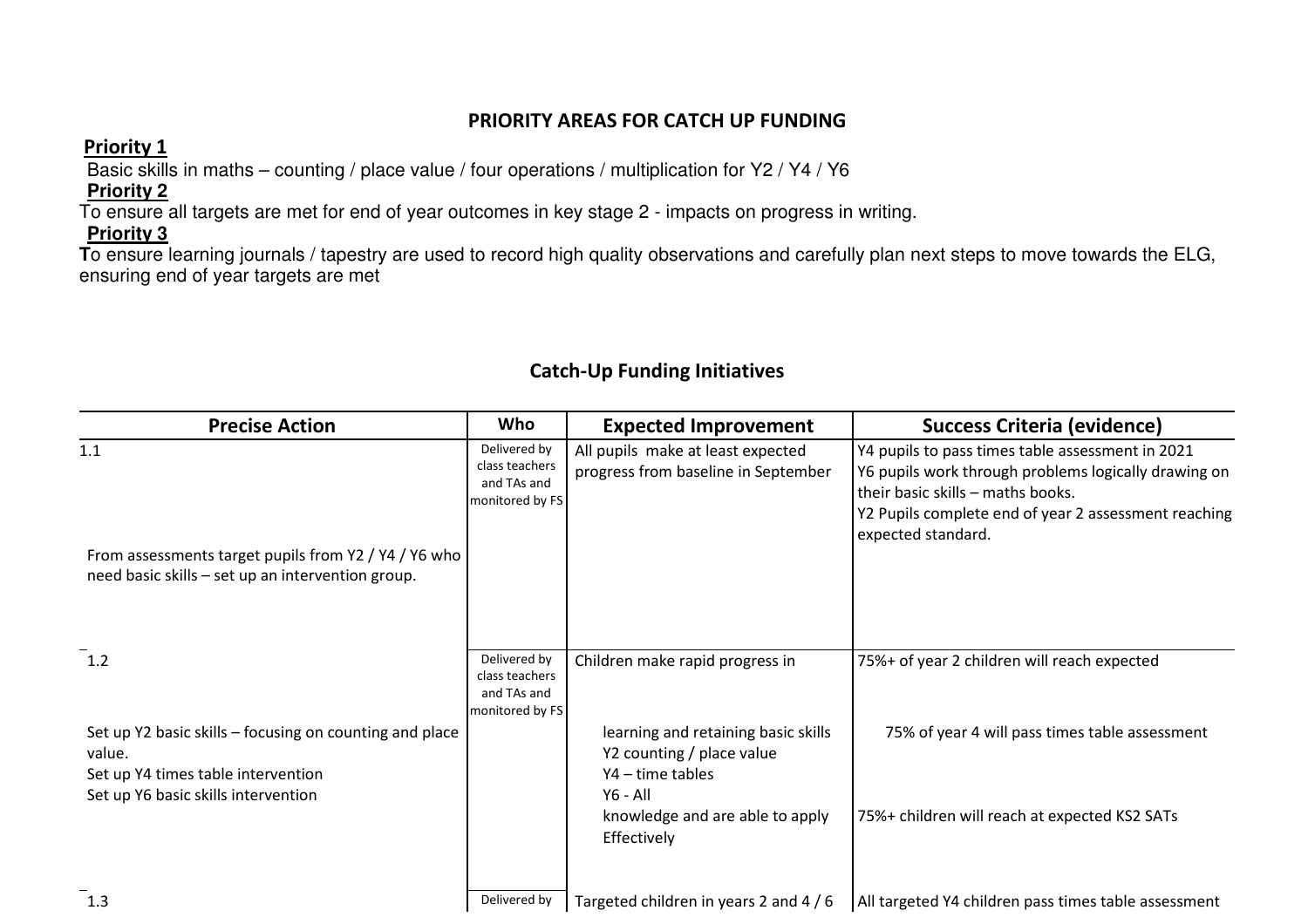| 3x a week intervention combining basic skills into                              | class teachers<br>and TAs and<br>monitored by FS | make good progress in maths                                                           | check in term 3                                                              |
|---------------------------------------------------------------------------------|--------------------------------------------------|---------------------------------------------------------------------------------------|------------------------------------------------------------------------------|
| reasoning.                                                                      |                                                  | Pupils will be able to talk and<br>reason maths                                       | 85% of children meet AREs                                                    |
|                                                                                 |                                                  |                                                                                       | SEN children make at least 3PP from post covid<br>starting points            |
| 2.1                                                                             |                                                  | Targeted children will confidently                                                    | 80% of all children get over 90% spelling correct for<br>their age group.    |
| Assess gaps in KS2 pupils spelling, punctuation and<br>sentence structure.      | Delivered by TA<br>monitored by FS               | Be able to spell common words for<br>their age group.                                 | Evidence in book looks shows spellings being                                 |
| Put in place daily interventions for spelling / spag and<br>sentence structure. |                                                  | Make phonetically plausible<br>attempts at others.<br>Use a thesaurus / dictionary to | transferred to writing.<br>Writing structure is improved - book look - shows |
|                                                                                 |                                                  | support their writing.                                                                | progress.                                                                    |
|                                                                                 |                                                  | Structure sentences correctly                                                         |                                                                              |
| 2.2                                                                             |                                                  | Targeted children will have an                                                        | 80% of all children get over 90% spelling correct for<br>their age group.    |
|                                                                                 |                                                  |                                                                                       | Evidence in book looks shows spellings being<br>transferred to writing.      |
|                                                                                 |                                                  |                                                                                       | Writing structure is improved - book look - shows<br>progress.               |
| Implement regular targeted spelling groups                                      | Delivered by TA<br>monitored by FS               | increasingly confident grasp of                                                       |                                                                              |
| interventions in years $3/5/6$ on sentence structure                            |                                                  | Spelling common words.                                                                |                                                                              |
|                                                                                 |                                                  | Children will be equipped to meet                                                     |                                                                              |
|                                                                                 |                                                  | ARE in their year group                                                               |                                                                              |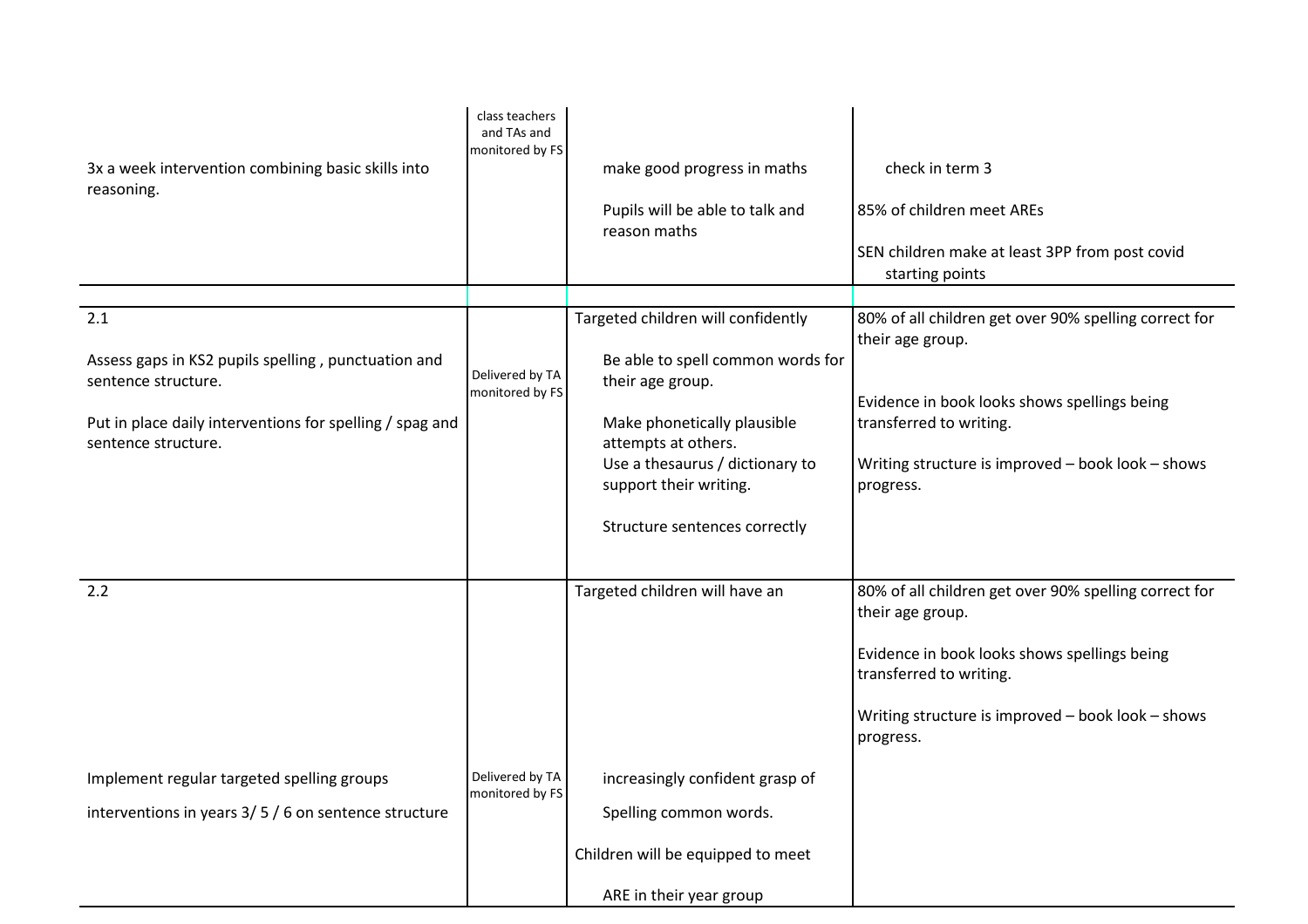| 2.3                                                    | Support      | All pupils make at least expected | All pupils maintain or exceed trajectory for writing |
|--------------------------------------------------------|--------------|-----------------------------------|------------------------------------------------------|
| Regular opportunities given for extended writing,      | given by     | progress in writing from their    | in key stage 2                                       |
| with opportunities to up level in response to          | teachers/TA  | baseline in September 2020        |                                                      |
| feedback                                               | Monitored by |                                   |                                                      |
| Individual support given by teacher and TA t impact FS |              |                                   |                                                      |
| on progress                                            |              |                                   |                                                      |